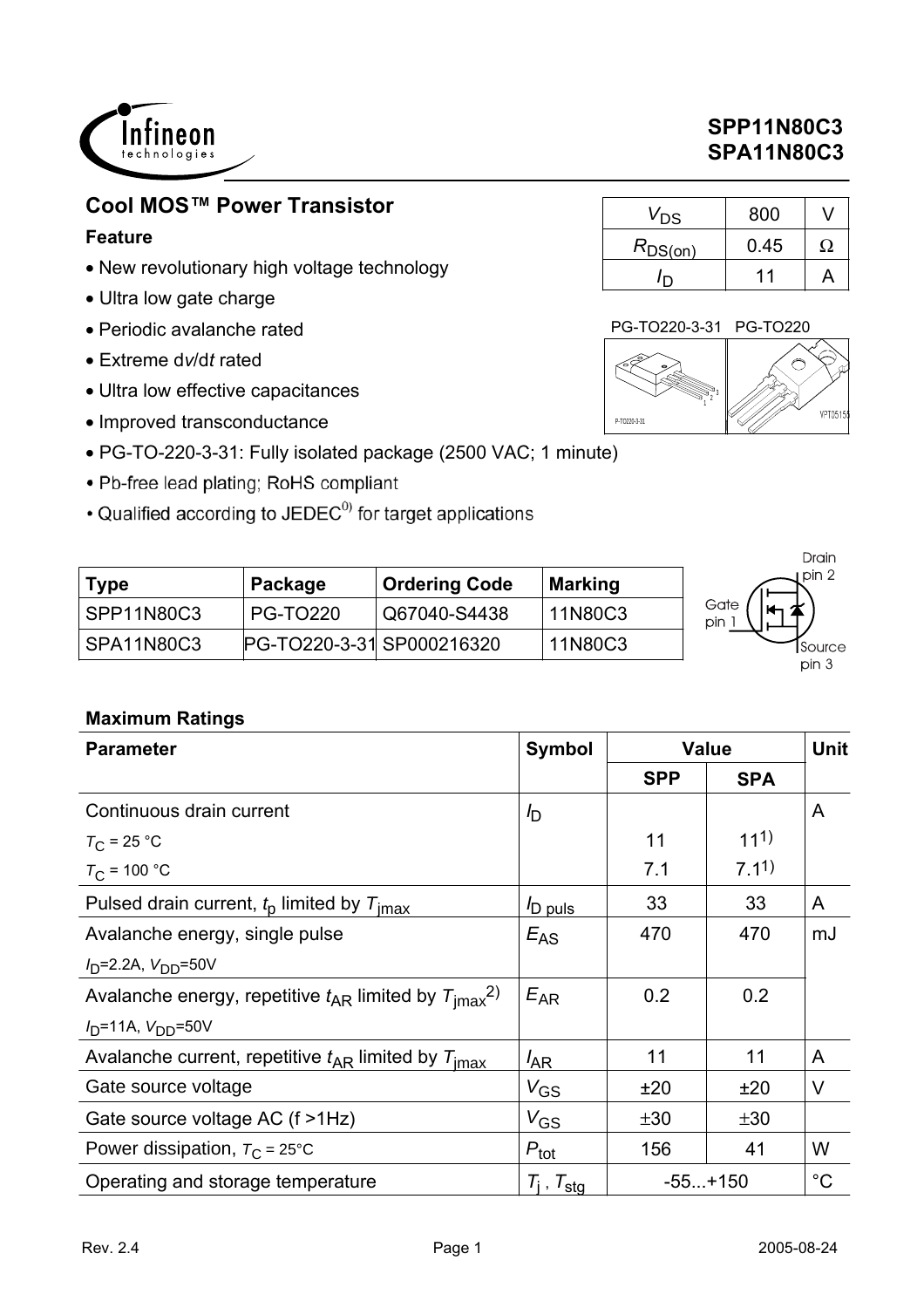

### **Maximum Ratings**

| <b>Parameter</b>                               | <b>Symbol</b> | Value | Unit |
|------------------------------------------------|---------------|-------|------|
| Drain Source voltage slope                     | dv/dt         | 50    | V/ns |
| $V_{DS}$ = 640 V, $I_D$ = 11 A, $T_i$ = 125 °C |               |       |      |

### **Thermal Characteristics**

| <b>Parameter</b>                                | Symbol                                  | <b>Values</b> |                 |      | <b>Unit</b> |
|-------------------------------------------------|-----------------------------------------|---------------|-----------------|------|-------------|
|                                                 |                                         | min.          | typ.            | max. |             |
| Thermal resistance, junction - case             | $R_{thJC}$                              |               |                 | 0.8  | K/W         |
| Thermal resistance, junction - case, FullPAK    | $R_{thJC, FP}$                          |               |                 | 3.7  |             |
| Thermal resistance, junction - ambient, leaded  | $R_{thJA}$                              |               |                 | 62   |             |
| Thermal resistance, junction - ambient, FullPAK | $R_{thJ\underline{A} \ F\underline{P}}$ |               |                 | 80   |             |
| Soldering temperature, wavesoldering            | I <sub>sold</sub>                       |               | $\qquad \qquad$ | 260  | $^{\circ}C$ |
| 1.6 mm (0.063 in.) from case for $10s^{3}$      |                                         |               |                 |      |             |

# **Electrical Characteristics,** at *T*j =25°C unless otherwise specified

| <b>Parameter</b>                 | Symbol              | <b>Conditions</b>                                       | <b>Values</b> |      |      | Unit     |
|----------------------------------|---------------------|---------------------------------------------------------|---------------|------|------|----------|
|                                  |                     |                                                         | min.          | typ. | max. |          |
| Drain-source breakdown voltage   |                     | $V_{\rm (BR)DSS}$ $V_{\rm GS}$ =0V, $I_{\rm D}$ =0.25mA | 800           |      |      | V        |
| Drain-Source avalanche           | $V_{(\text{BR})DS}$ | $V_{GS} = 0V$ , $I_{D} = 11A$                           |               | 870  |      |          |
| breakdown voltage                |                     |                                                         |               |      |      |          |
| Gate threshold voltage           | $V_{GS(th)}$        | $V_D$ =680µA, $V_{GS}$ = $V_{DS}$                       | 2.1           | 3    | 3.9  |          |
| Zero gate voltage drain current  | $I_{\text{DSS}}$    | $V_{DS} = 800V, V_{GS} = 0V,$                           |               |      |      | μA       |
|                                  |                     | $T_i = 25$ °C                                           |               | 0.5  | 20   |          |
|                                  |                     | $T_i = 150$ °C                                          |               |      | 200  |          |
| Gate-source leakage current      | $I_{\text{GSS}}$    | $V_{GS}$ =20V, $V_{DS}$ =0V                             |               |      | 100  | nA       |
| Drain-source on-state resistance | $R_{DS(on)}$        | $V_{GS}$ =10V, $I_{D}$ =7.1A                            |               |      |      | $\Omega$ |
|                                  |                     | $T_i = 25^\circ \text{C}$                               |               | 0.39 | 0.45 |          |
|                                  |                     | $T_i = 150^{\circ}$ C                                   |               | 1.1  |      |          |
| Gate input resistance            | $R_{\rm G}$         | f=1MHz, open drain                                      |               | 0.7  |      |          |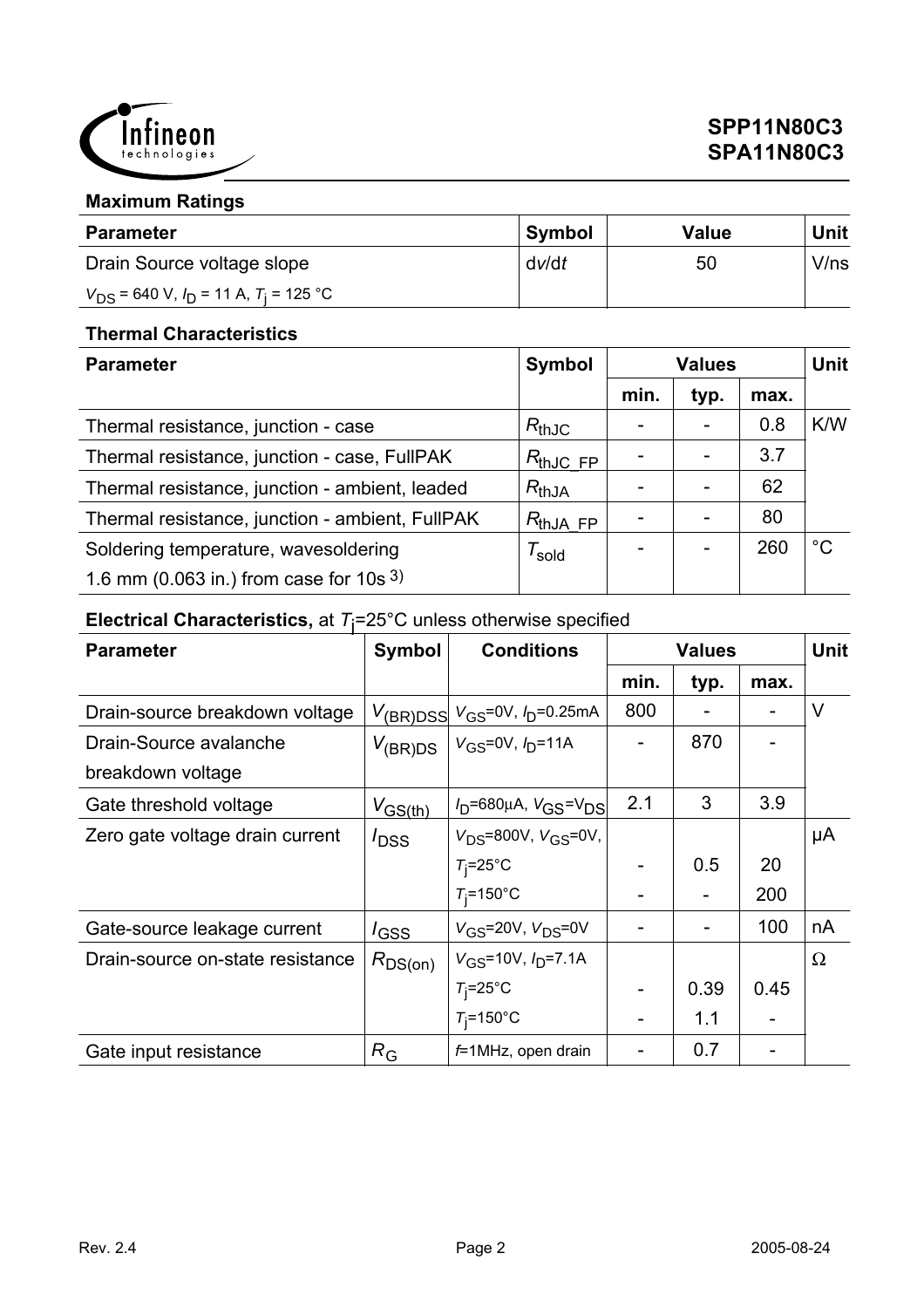

#### **Electrical Characteristics**

| <b>Parameter</b>                            | <b>Symbol</b><br><b>Conditions</b> |                                            | <b>Values</b> |      |      | <b>Unit</b> |
|---------------------------------------------|------------------------------------|--------------------------------------------|---------------|------|------|-------------|
|                                             |                                    |                                            | min.          | typ. | max. |             |
| Transconductance                            | $g_{\mathsf{fs}}$                  | $V_{DS} \geq 2^{*}I_D {}^{*}R_{DS(on)max}$ |               | 7.5  |      | S           |
|                                             |                                    | $ID=7.1A$                                  |               |      |      |             |
| Input capacitance                           | $C_{\text{iss}}$                   | $V_{GS} = 0V$ , $V_{DS} = 25V$ ,           | ۰             | 1600 |      | pF          |
| Output capacitance                          | $C_{\rm 0SS}$                      | $f=1$ MHz                                  |               | 800  |      |             |
| Reverse transfer capacitance                | $C_{\rm rss}$                      |                                            |               | 40   |      |             |
| Effective output capacitance, 4)            | $C_{O(\text{er})}$                 | $V_{GS} = 0V$ ,                            |               | 44.3 |      |             |
| energy related                              |                                    | $V_{DS} = 0V$ to 480V                      |               |      |      |             |
| Effective output capacitance, <sup>5)</sup> | $C_{O(tr)}$                        |                                            |               | 33.9 |      |             |
| time related                                |                                    |                                            |               |      |      |             |
| Turn-on delay time                          | $t_{\mathsf{d}(on)}$               | $V_{DD}$ =400V, $V_{GS}$ =0/10V,           |               | 25   |      | ns          |
| Rise time                                   | $t_{\sf r}$                        | $I_{D} = 11A,$                             |               | 15   |      |             |
| Turn-off delay time                         | $t_{\text{d(off)}}$                | $R_G$ =7.5 $\Omega$                        |               | 72   | 82   |             |
| <b>Fall time</b>                            | t <sub>f</sub>                     |                                            |               | 7    | 10   |             |

#### **Gate Charge Characteristics**

| Gate to source charge | $Q_{\rm{gs}}$          | $V_{DD} = 640V, I_D = 11A$  |    |    | пC |
|-----------------------|------------------------|-----------------------------|----|----|----|
| Gate to drain charge  | $\rm Q_{gd}$           |                             | 25 |    |    |
| Gate charge total     | $Q_{\rm q}$            | $V_{DD}$ =640V, $I_D$ =11A, | 50 | 60 |    |
|                       |                        | $V_{\rm GS} = 0$ to 10V     |    |    |    |
| Gate plateau voltage  | $V_{(\text{plateau})}$ | $V_{DD} = 640V, I_D = 11A$  |    |    |    |

<sup>0</sup>J-STD20 and JESD22

1Limited only by maximum temperature

<sup>2</sup>Repetitve avalanche causes additional power losses that can be calculated as  $P_{AV} = E_{AR} * f$ .

3Soldering temperature for TO-263: 220°C, reflow

 ${}^4C_{O(er)}$  is a fixed capacitance that gives the same stored energy as  $C_{0ss}$  while  $V_{DS}$  is rising from 0 to 80%  $V_{DSS}$ .  ${}^5C_{\text{o(tr)}}$  is a fixed capacitance that gives the same charging time as  $C_{\text{oss}}$  while  $V_{DS}$  is rising from 0 to 80%  $V_{DSS}$ .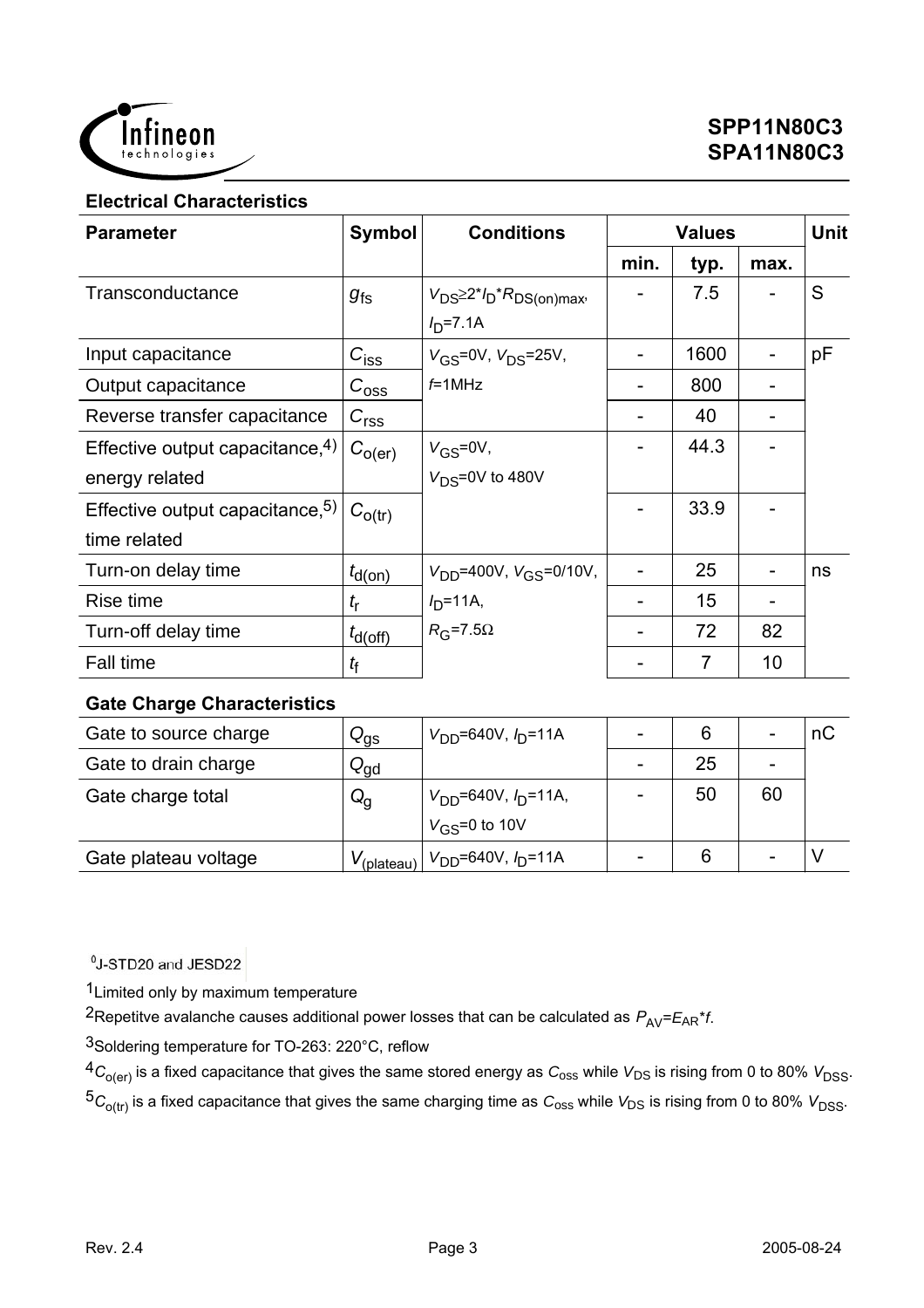

### **Electrical Characteristics**

| <b>Parameter</b>              | <b>Symbol</b>    | <b>Conditions</b>         | <b>Values</b> |      |      | <b>Unit</b> |
|-------------------------------|------------------|---------------------------|---------------|------|------|-------------|
|                               |                  |                           | min.          | typ. | max. |             |
| Inverse diode continuous      | $I_{\rm S}$      | $T_{\rm C}$ =25°C         |               |      | 11   | A           |
| forward current               |                  |                           |               |      |      |             |
| Inverse diode direct current. | / <sub>SM</sub>  |                           |               |      | 33   |             |
| pulsed                        |                  |                           |               |      |      |             |
| Inverse diode forward voltage | $V_{SD}$         | $V_{GS} = 0V, I_F = I_S$  |               | 1    | 1.2  | $\vee$      |
| Reverse recovery time         | $t_{\rm rr}$     | $V_R = 640V, F = I_S$ ,   |               | 550  |      | ns          |
| Reverse recovery charge       | $Q_{rr}$         | $di_F/dt = 100A/\mu s$    |               | 10   |      | $\mu$ C     |
| Peak reverse recovery current | $I_{\text{rrm}}$ |                           |               | 33   |      | A           |
| Peak rate of fall of reverse  | $di_{rr}/dt$     | $T_i = 25^\circ \text{C}$ |               | 1000 |      | $A/\mu s$   |
| recovery current              |                  |                           |               |      |      |             |

# **Typical Transient Thermal Characteristics**

| <b>Symbol</b>                                                                                                                                                                                                                       |            | <b>Value</b> | <b>Unit</b> | <b>Symbol</b>         |            | Value      |      |
|-------------------------------------------------------------------------------------------------------------------------------------------------------------------------------------------------------------------------------------|------------|--------------|-------------|-----------------------|------------|------------|------|
|                                                                                                                                                                                                                                     | <b>SPP</b> | <b>SPA</b>   |             |                       | <b>SPP</b> | <b>SPA</b> |      |
| $R_{th1}$                                                                                                                                                                                                                           | 0.012      | 0.012        | K/W         | $C_{th1}$             | 0.0002493  | 0.0002493  | Ws/K |
| $R_{\underline{\text{th2}}}$                                                                                                                                                                                                        | 0.023      | 0.023        |             | $C_{\underline{th2}}$ | 0.0009399  | 0.0009399  |      |
| $R_{th3}$                                                                                                                                                                                                                           | 0.043      | 0.043        |             | $C_{th3}$             | 0.001298   | 0.001298   |      |
| $R_{th4}$                                                                                                                                                                                                                           | 0.154      | 0.176        |             | $C_{t\underline{h4}}$ | 0.003617   | 0.003617   |      |
| $R_{th5}$                                                                                                                                                                                                                           | 0.175      | 0.371        |             | $C_{th5}$             | 0.009186   | 0.00802    |      |
| $R_{th6}$                                                                                                                                                                                                                           | 0.071      | 2.522        |             | $C_{th6}$             | 0.074      | 0.412      |      |
| <b>External Heatsink</b><br>$T_{\rm j}$<br>$R_{\underline{th1}}$<br>$R_{\underline{th},n}$<br>$T_{\rm case}$<br>$\mathsf{P}_{\mathsf{tot}}(\mathsf{t})$<br>$C_{th2}$<br>$C_{th1}$<br>$C_{th,n}$<br>$\mathsf{T}_{\mathsf{amb}}$<br>= |            |              |             |                       |            |            |      |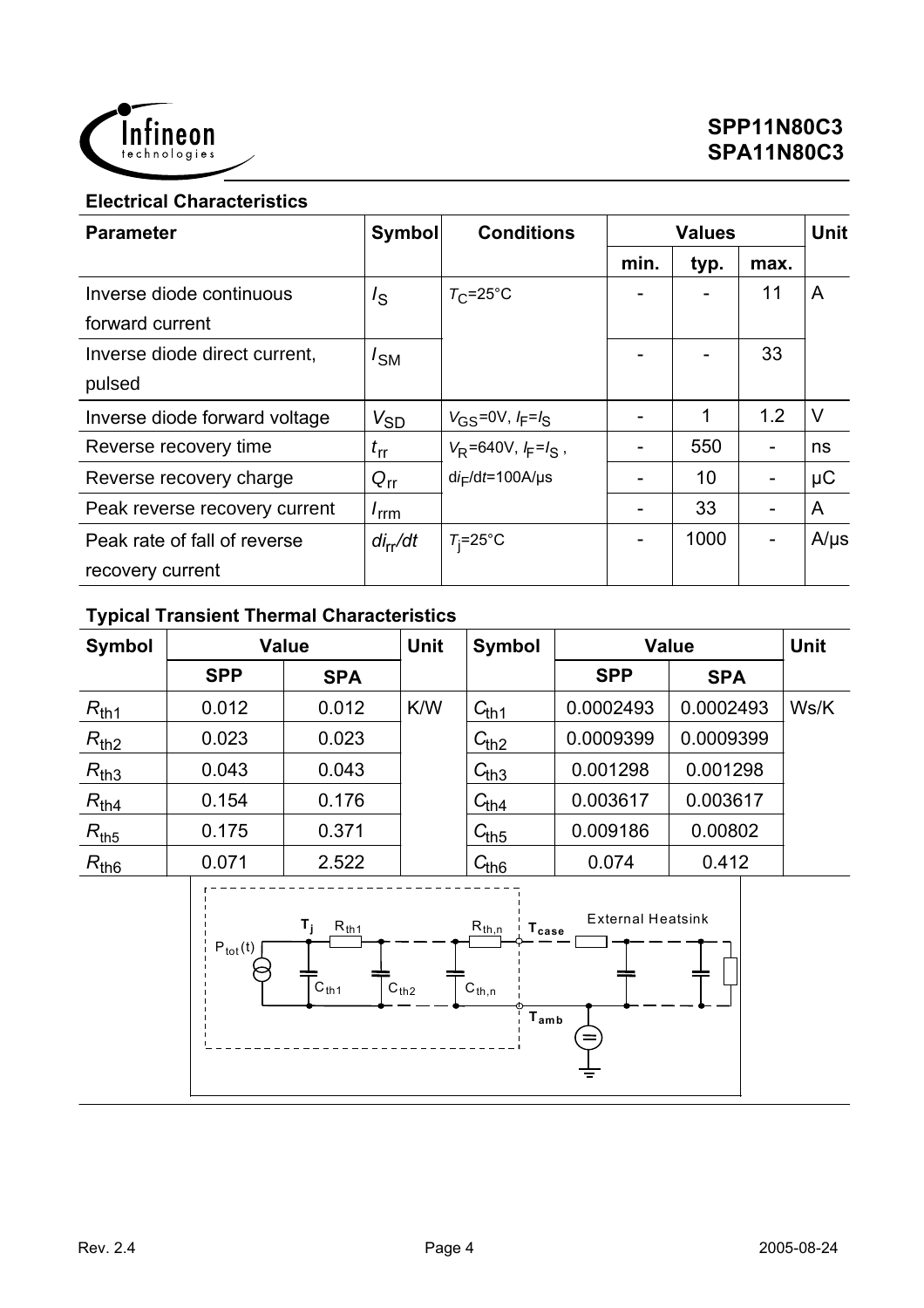

#### **1 Power dissipation**

 $P_{\text{tot}} = f(T_C)$ 



### **3 Safe operating area**

*I*<sub>D</sub> = *f* ( *V*<sub>DS</sub> ) parameter :  $D = 0$ ,  $T_C = 25^{\circ}$ C



### **2 Power dissipation FullPAK**

 $P_{\text{tot}} = f(T_C)$ 



### **4 Safe operating area FullPAK**

 $I_D = f(V_{DS})$ parameter:  $D = 0$ ,  $T_C = 25^{\circ}$ C

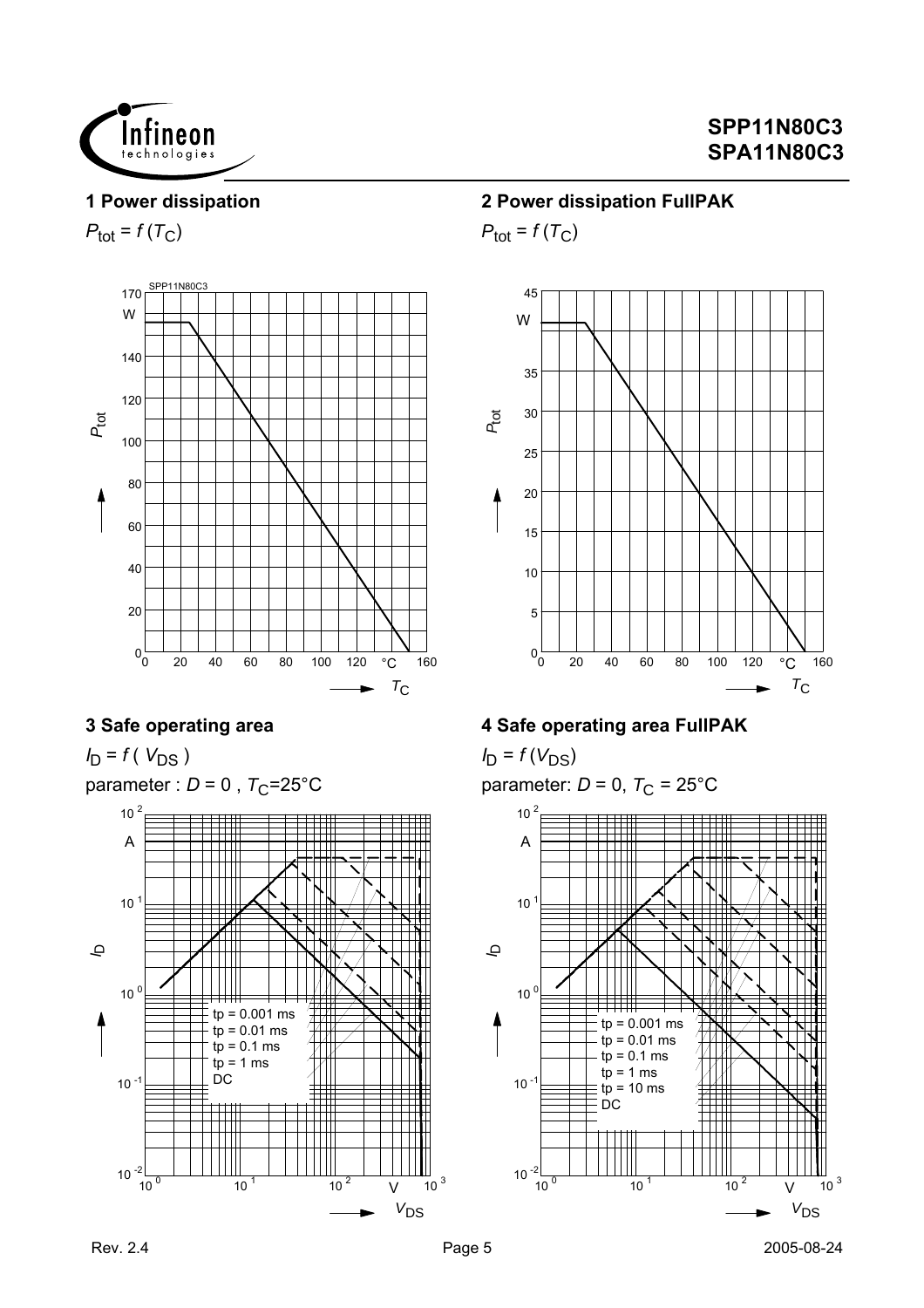

#### **5 Transient thermal impedance**

 $Z_{thJC} = f(t_p)$ 

parameter:  $D = t_0/T$ 



## **7 Typ. output characteristic**

*I*<sub>D</sub> = *f* (*V*<sub>DS</sub>); *T*<sub>j</sub>=25°C parameter:  $t_p$  = 10 µs,  $V_{GS}$ 



### **6 Transient thermal impedance FullPAK**

 $Z_{thJC} = f(t_p)$ parameter:  $D = t_0/t$ 



## **8 Typ. output characteristic**

 $I_D = f(V_{DS})$ ; T<sub>j</sub>=150°C parameter:  $t_p$  = 10 µs,  $V_{GS}$ 

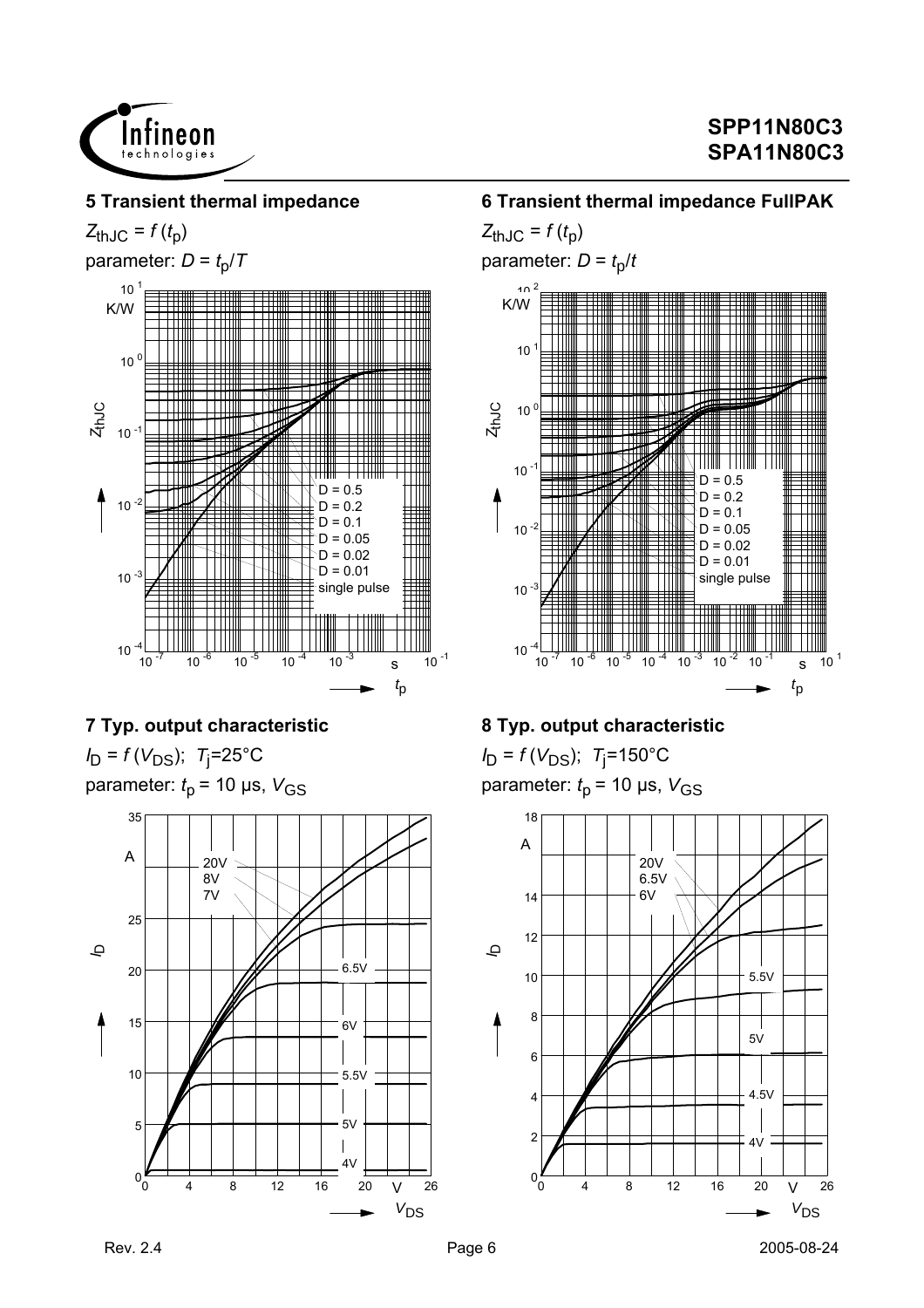

#### **9 Typ. drain-source on resistance**

# $R_{DS(on)}=f(I_D)$

parameter: T<sub>j</sub>=150°C, V<sub>GS</sub>



## **11 Typ. transfer characteristics**

*I*<sub>D</sub>= *f* ( *V*<sub>GS</sub> ); *V*<sub>DS</sub>≥ 2 x *I*<sub>D</sub> x *R*<sub>DS(on)max</sub> parameter:  $t<sub>p</sub>$  = 10 µs



#### **10 Drain-source on-state resistance**

 $R_{DS(on)}$  = *f* (*T*<sub>j</sub>) parameter :  $I_D$  = 7.1 A,  $V_{GS}$  = 10 V 0.2 0.4 0.6 0.8 1 1.2 1.4 1.6 1.8 2 2.2 Ω  $2.6 \frac{\text{SPP11N80C}}{1}$ *R*DS(on) *typ 98%*

-60 -20 20 60 100 °C 180

 $T_i$ 

## **12 Typ. gate charge**

 $0 - 60$ 

 $V_{GS} = f (Q_{Gate})$ parameter:  $I_D$  = 11 A pulsed

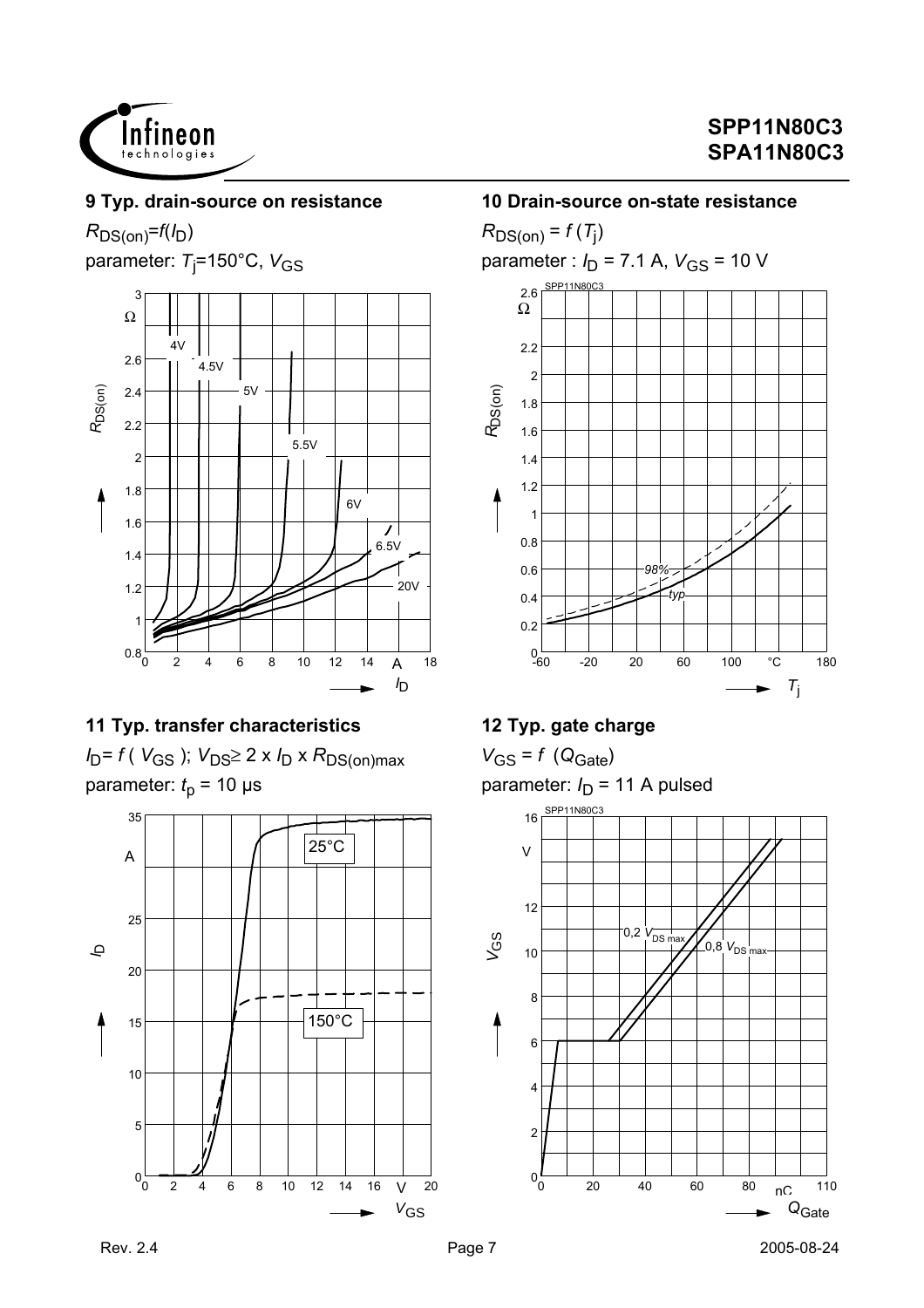



## **15 Avalanche energy**

 $E_{AS} = f(T_{j})$ par.:  $I_D$  = 2.2 A,  $V_{DD}$  = 50 V



### **14 Avalanche SOA**



# **16 Drain-source breakdown voltage**

 $V_{(BR)DSS} = f(T_j)$ 

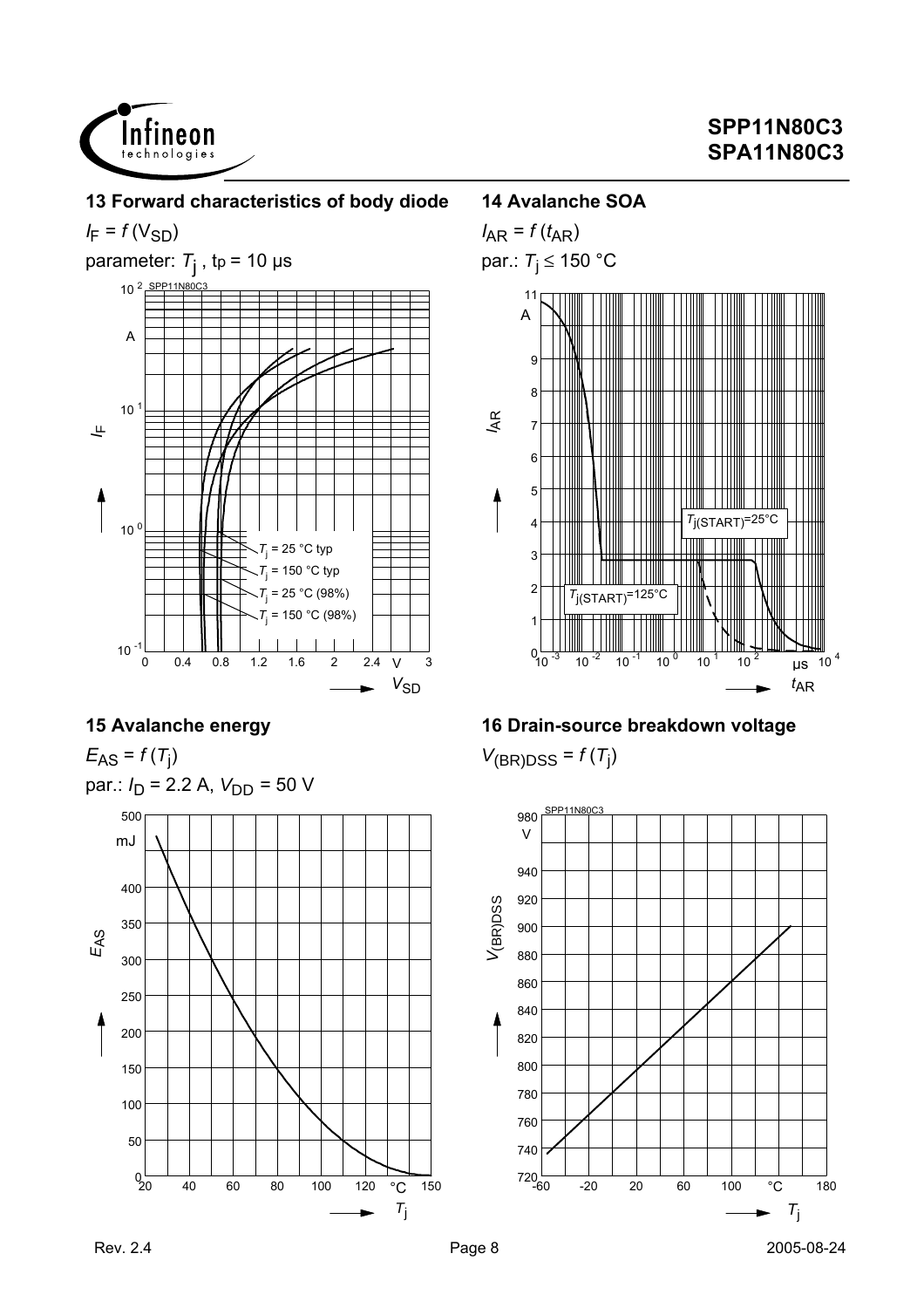

### **17 Avalanche power losses**

# $P_{AR} = f(f)$

parameter:  $E_{AR}$ =0.2mJ



# 19 Typ.  $C_{\text{OSS}}$  stored energy  $E_{\rm oss}$ = $f(V_{\rm DS})$



### **18 Typ. capacitances**

 $C = f(V_{DS})$ 

parameter:  $V_{\text{GS}}$ =0V,  $f$ =1 MHz

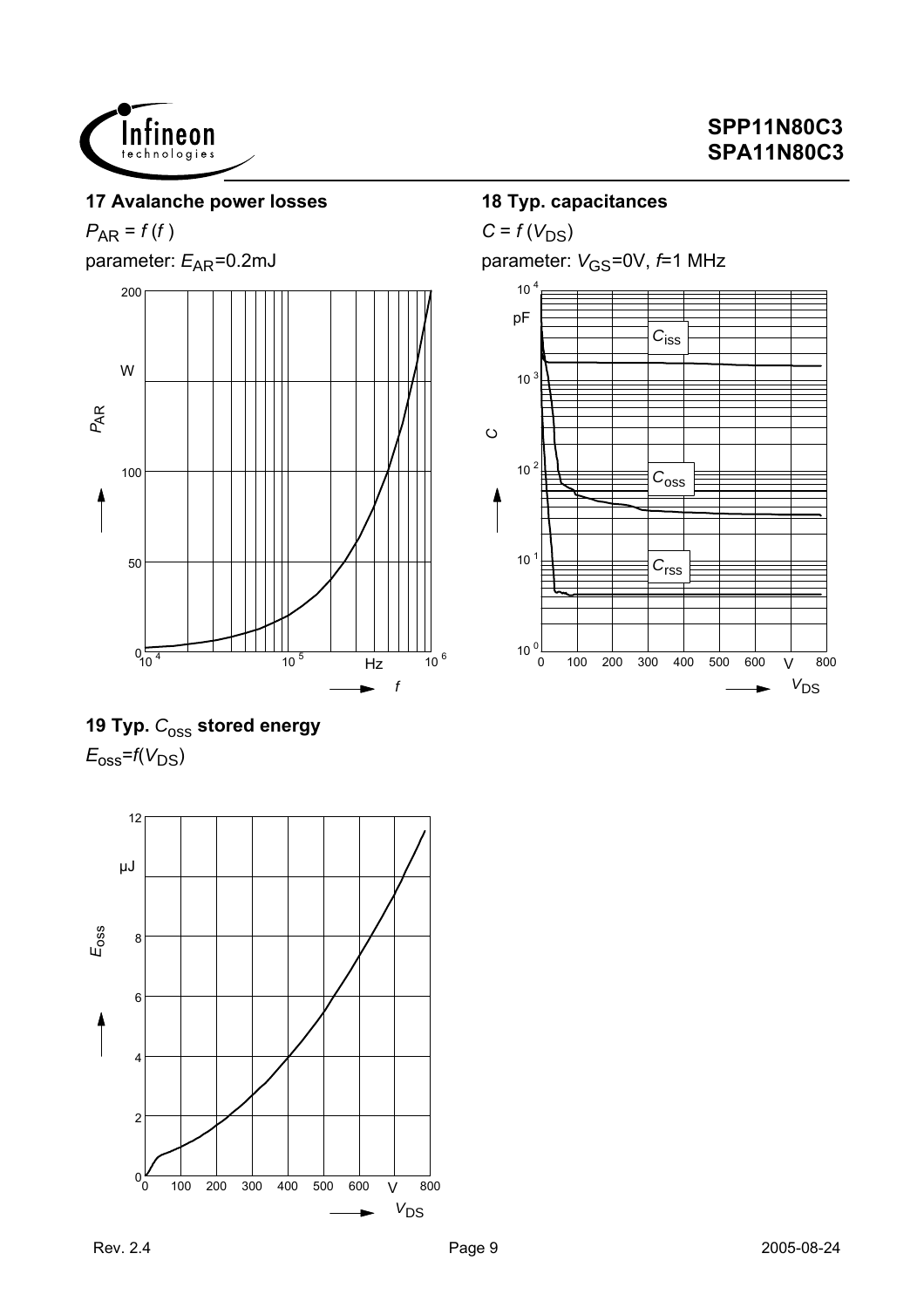

Definition of diodes switching characteristics

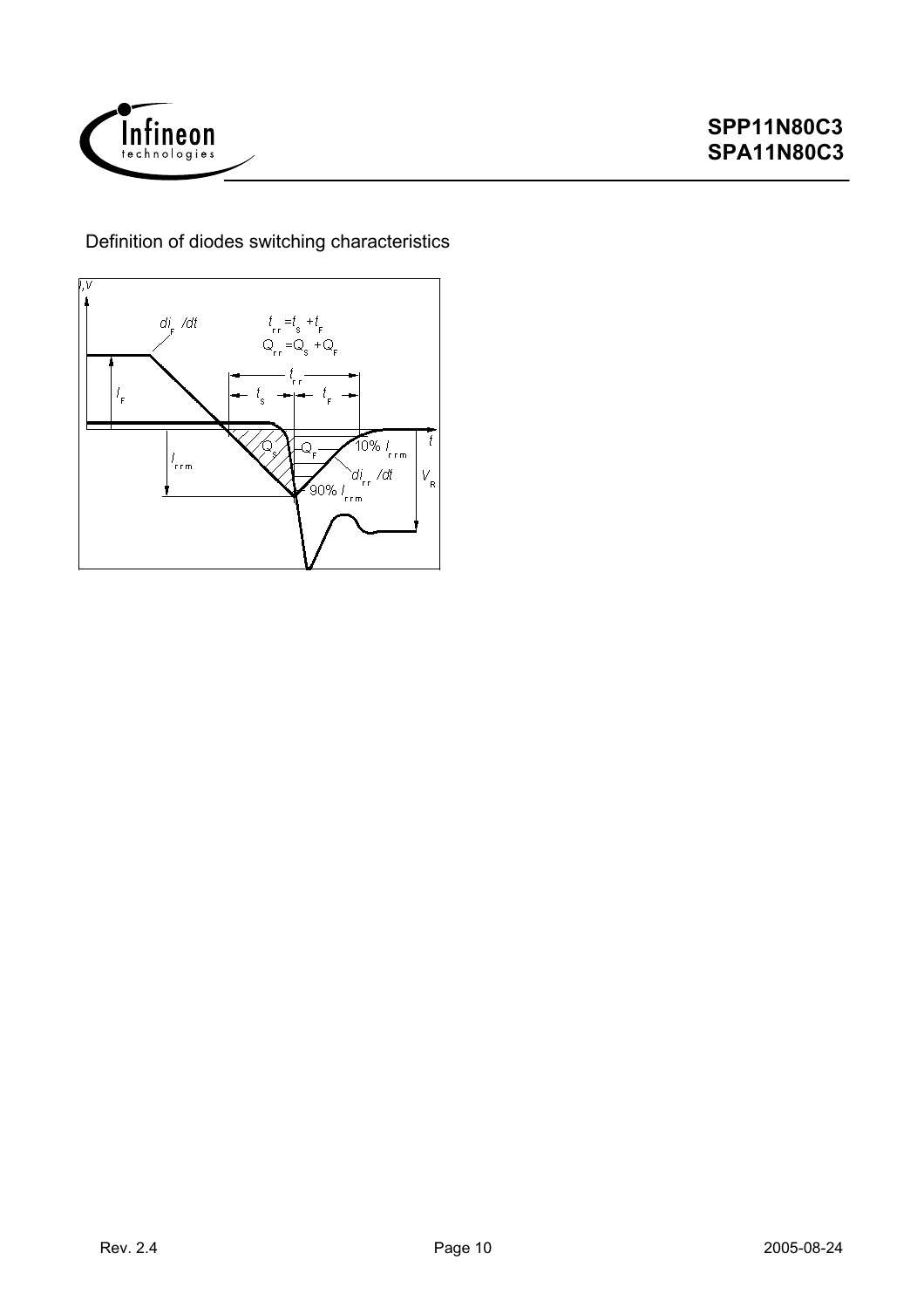

### PG-TO220-3-1, PG-TO220-3-21



**ISSUE DATE** 

01-06-2005

**FILE** 

TO220\_1

 $0.232$ 

 $0.512$ 

 $0.146$ 

0.102

3

 $0.272$ 

 $0.551$ 

 $0.189$ 

 $0.153$ 

 $0.118$ 

N

 $H1$ 

L

 $L1$ 

øP

Q

 $\mathbf{R}$ 

6.900

14.000

4.800

3.886

3.000

5.900

13.000

3.700

2.600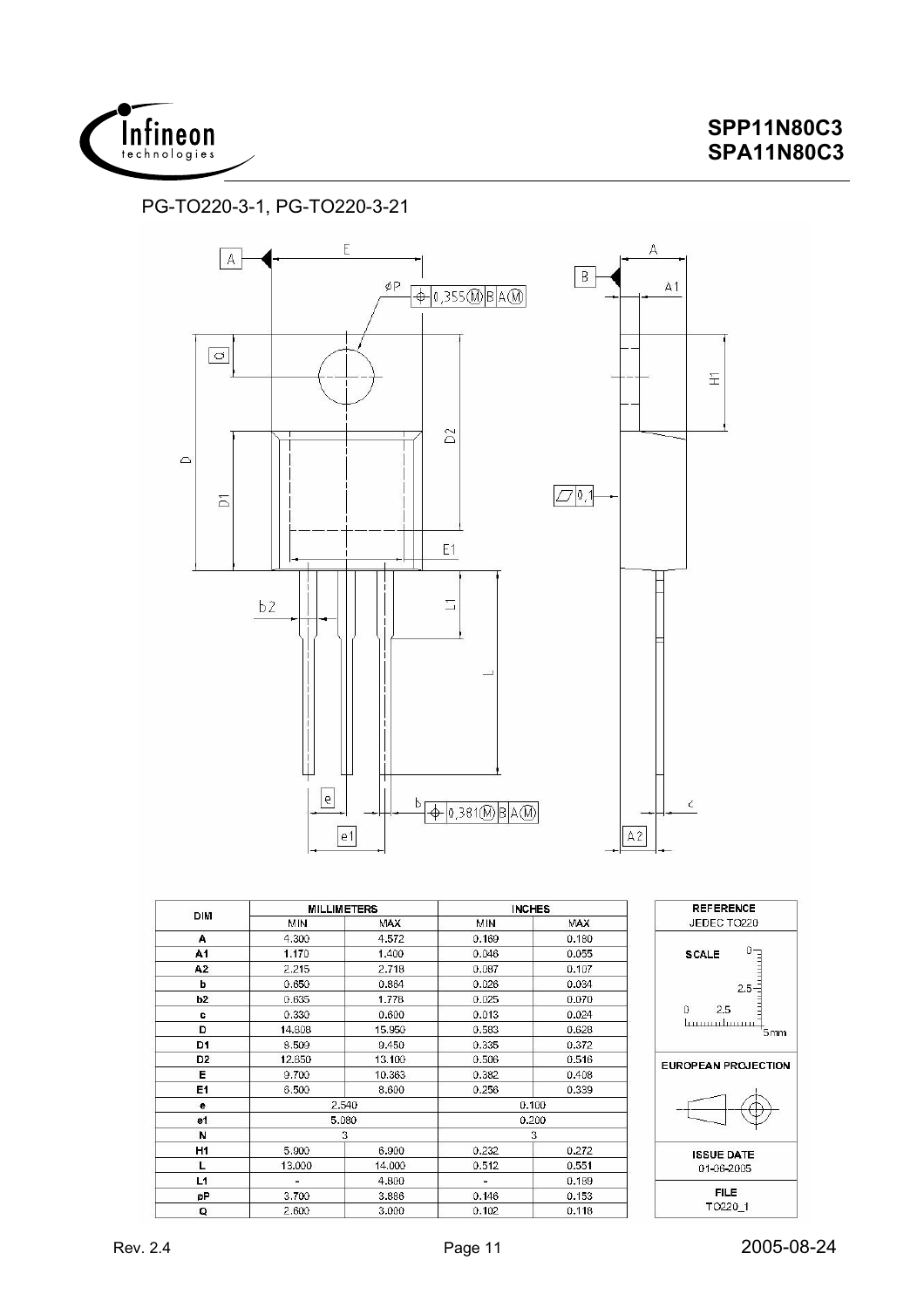

### PG-TO220-3-31 (FullPAK)